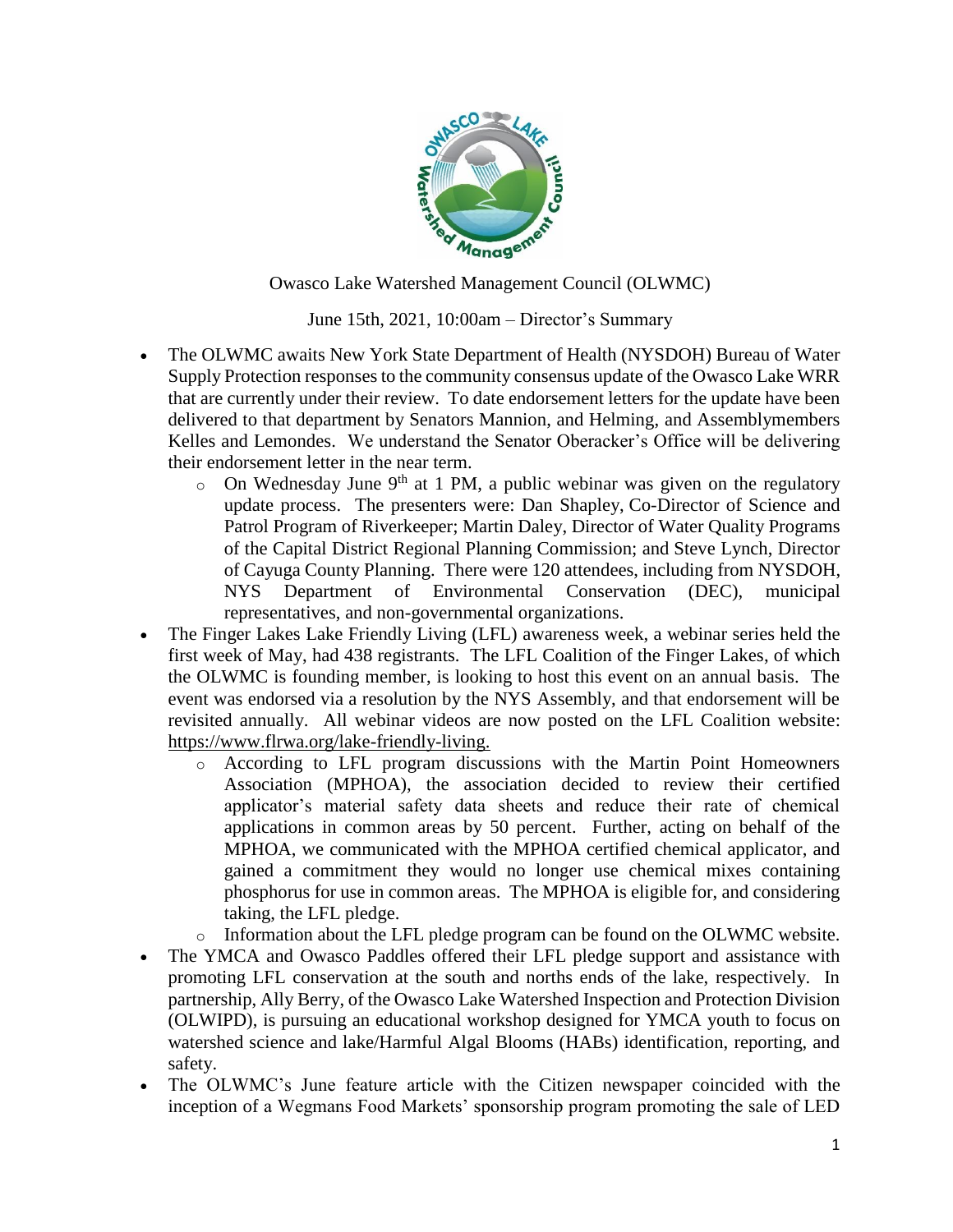flares (rather than conventional incendiary flares) throughout the Finger Lakes Region. This program will benefit watershed and lake protection and generate revenue (via sales) to the OLWMC.

- In partnership with the City of Auburn, and CCSWCD, the OLWMC plans to leverage the Great Lakes Commission's (GLC) Conservation Kick program that would offer a small pool of funding for a targeted producer-led watershed conservation project.
- The Cayuga County Soil and Water Conservation District annual report from 2020 is now available for review on-line at: [http:/www.cayugaswcd.org/uploads/1/1/4/3/11439932/2020\\_annual\\_report\\_-](http://www.cayugaswcd.org/uploads/1/1/4/3/11439932/2020_annual_report_-_final.pdf) [\\_final.pdf](http://www.cayugaswcd.org/uploads/1/1/4/3/11439932/2020_annual_report_-_final.pdf)
- The New York State Department of Environmental Conservation Office of Climate Change (OCC) is seeking proposals from qualified organizations to serve as climate leadership coordinators, to provide support services to communities as part of the [Climate](https://lnks.gd/l/eyJhbGciOiJIUzI1NiJ9.eyJidWxsZXRpbl9saW5rX2lkIjoxMDMsInVyaSI6ImJwMjpjbGljayIsImJ1bGxldGluX2lkIjoiMjAyMTA1MjYuNDExMTE0MjEiLCJ1cmwiOiJodHRwczovL2NsaW1hdGVzbWFydC5ueS5nb3YvIn0.OmRNt-HDutj2zjGg0GdZkaGSjuHsbEJb0RtQ-pYiv3M/s/980359839/br/106992646680-l)  [Smart Communities Program.](https://lnks.gd/l/eyJhbGciOiJIUzI1NiJ9.eyJidWxsZXRpbl9saW5rX2lkIjoxMDMsInVyaSI6ImJwMjpjbGljayIsImJ1bGxldGluX2lkIjoiMjAyMTA1MjYuNDExMTE0MjEiLCJ1cmwiOiJodHRwczovL2NsaW1hdGVzbWFydC5ueS5nb3YvIn0.OmRNt-HDutj2zjGg0GdZkaGSjuHsbEJb0RtQ-pYiv3M/s/980359839/br/106992646680-l) We are planning to utilize this programming to engage communities in participatory climate future scenario planning, develop climate change adaptation and resilience plans, and convene climate and transportation listening sessions to inform sustainable and low-carbon transportation policies. These actions will help New York State meet its targets of reducing greenhouse gas emissions by 40 percent of their 1990 levels by 2030 and increasing community resilience and adaptation to unavoidable current and future climate change impacts.
	- o We will be working closely with Amanda Mazzoni, Principle Planner at the Central New York Regional Planning and Development Board on grant funding and advancing an internship program to build capacity for the Town of Owasco's Climate Smart Community Certification as well as other watershed municipalities' registrations.
- From their public release, on June 10<sup>th</sup> 2021, "the Finger Lakes Land Trust (FLLT) announced it has permanently protected 93 acres in the town of Groton, Tompkins County with a conservation easement. Wholly located in the Owasco Lake watershed, the land was originally donated to the FLLT in 2019 with the understanding that it would be sold subject to an easement. The property features wetlands, agricultural fields, mature woodlands, and 4,710 feet of frontage on the Owasco Inlet and an unnamed tributary… In addition to ensuring habitat, protecting land in this area safeguards the water quality of Owasco Lake by filtering runoff to the inlet."
- On June 10, 2021, Silver Flies were released at Fillmore Glen State Park as an approach for top-down predatory mitigation of the Hemlock Wholly Adelgid that has infested trees throughout the park.
- The OLWMC is partnering with the Cayuga County Drug Free Community Coalition to help educate the watershed community on the proper disposal of unused prescription drugs. The OLWMC will work with the coalition to help secure an additional five years of program funding to support their educational campaign.
- The OLWMC will act as a key future partner, according to the selection of the City of Auburn as a municipal applicant to be awarded technical support via the 18-month long Drinking Water Source Protection Program (DWSP2).
- In a press release on May 5<sup>th</sup>, the Cayuga County Health Department announced "the New York State's Environmental Facilities Corporation (EFC) has opened Round 2 of the State Septic System Replacement Fund Program, which provides funds to replace old or